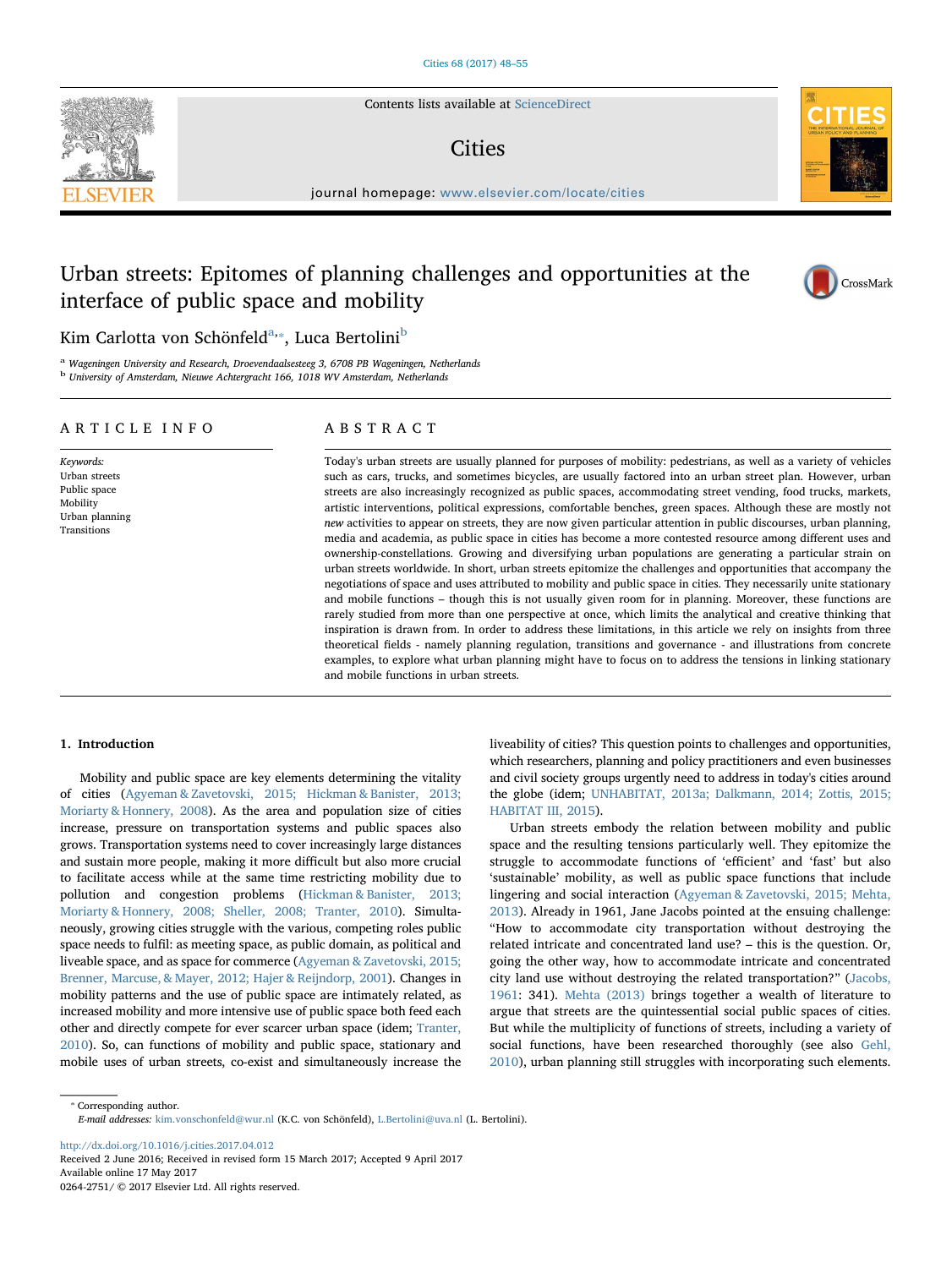At the same time, pressure from bottom-up initiatives, small-scale entrepreneurs and citizen movements is increasing around the world and begins to force a different approach to planning streets [\(Lydon-](#page-7-6) [& Garcia, 2015\)](#page-7-6). For these reasons, urban streets and the (need for) changes in their planning, are the central object of study in this article.

This article first builds up the argument that planning needs to (re) unite functions of public space and mobility in urban streets, by showing why and how mobile and stationary functions compete with each other and yet can also complement each other in these spaces ([Agyeman & Zavetovski, 2015; Hajer & Reijndorp, 2001; Mehta, 2013](#page-6-0)). Subsequently, three fields of study are introduced, which are part of, or tightly intertwined with, the planning discipline, and try to address this subject. Each of these fields is centred on one concept: first on planning regulation, second on transitions, and third on governance. Studies on planning regulation focus on both the tensions and the need to find a balance between the opposing needs of certainty and flexibility of regulations. Applied to our object of study, studies on regulation help highlight how the multi-faceted and variable 'purpose' of streets as both public spaces and spaces for mobility ([Agyeman & Zavetovski, 2015;](#page-6-0) [Gilliam, 1967\)](#page-6-0), require planning regulations to embrace, rather than try to reduce complexity and uncertainty. Transition studies are concerned with how transformative, systemic change away from a dominant sociotechnical regime can occur, usually taking a normative stance for achieving sustainability by creating room for niches and experimentation to trigger change. In this study, change means moving away from a modernistic planning regime of identifying, separating and fixing functions in streets, and towards a more plural and fluid mixture of uses as identified in the discussion of regulation. Finally, the study of different forms of governance highlights the specifics of who needs to be involved for such a transition to occur and what power relations should be considered in the short and longer term to achieve change in urban streets. Governance studies suggest that more participatory, open processes are necessary to begin to address the questions and challenges mentioned above [\(Avelino & Wittmayer, 2015; Miazzo & Kee, 2014\)](#page-6-1).

This article is structured as follows. The ensuing section is divided into two main parts; the first goes into more detail on the reasons why uniting functions of mobility and public space, of static and mobile functions in urban streets is essential for healthy, equitable and dynamic urbanities. The second part introduces each of the fields of study in which the planning challenges and opportunities this brings forth are discussed in more depth, and identifies core questions that emerge from those fields. Throughout the text, this section also presents concrete cases as illustrations of what these reasons, challenges and opportunities can look like in practice. Finally, the closing section goes into how the questions and discussion provide inspiration for a policy agenda aimed at integrating functions of mobility and public space in urban streets and for further research into how planners might address the challenges and opportunities this aim raises.

### 2. The stationary and mobile urban street

Urban public spaces are important, as they fulfil a variety of crucial functions in cities: they play a role in social inclusion, cultural diversity, environmental care, urban governance and economic strength ([Madanipour, Knierbein, & Degros, 2014](#page-7-7)). They can function as public domain ([Hajer & Reijndorp, 2001](#page-7-8)) and as civic space [\(Douglass, 2003](#page-7-9)). They play a crucial role in identity-formation and ownership of cities (for the 'right to the city' see [Borja, 2011; Brenner et al., 2012\)](#page-7-10). Public spaces can be defined as "crossroads, where different paths and trajectories meet, sometimes overlapping and at other times colliding; they are the meeting place of politics and culture, social and individual territories, and instrumental and expressive concerns" ([Madanipour](#page-7-7) [et al., 2014:](#page-7-7) 1). Crucially, they are places for exchange and interaction with the 'other' that is not in the same way possible in any other type of place ([Bertolini, 2006; Bertolini & Dijst, 2003; Hajer & Reijndorp,](#page-7-11) [2001\)](#page-7-11). They can also be spaces where conflicts and demonstrations

can play out (idem, [Brenner et al., 2012; Borja, 2011\)](#page-7-12), which may make them less attractive or inclusive at some points in time, and yet nonetheless vital in their function of reflecting city life and enabling discussion about its future. In this sense, urban public space is a crucial arena for social change.

Urban public space exists in a large variety of forms, such as parks, squares, markets, transport interchanges – and streets ([Hajer &-](#page-7-8) [Reijndorp, 2001; Mehta, 2013\)](#page-7-8). It is hard to imagine any of these spaces functioning without the possibility of people moving to and through them – by walking or perhaps skating, running, or cycling. But they also have the crucial function of allowing people to linger, interact with each other or ignore each other, read, sit, stand or even lie down ([Gehl, 2010; Mehta, 2009](#page-7-5)). Urban public space is also a space of economic activity, for example through cafés, vending or food trucks ([Kim, 2015; Mehta, 2009\)](#page-7-13).

Urban streets are a very particular kind of public space. Next to a public space, they are also the main channels through which flows of people and goods that are essential for cities are facilitated, to the point that they are often only perceived in relation to this mobility function, despite also fulfilling multiple other functions as public spaces. The latter is just as essential. The street can in fact be called "a quintessential social public space" ([Mehta, 2013\)](#page-7-4). [Agyeman and Zavetovski \(2015:](#page-6-0) [7\)](#page-6-0) argue streets are "not just […] physical and material amenities that function to move people and goods, but […] significant social and symbolic spaces where users are linked to intersecting economic, transportation, food, cultural, and governance systems, as well as personal, group, and community histories and experiences" [\(Agyeman](#page-6-0) - [& Zavetovski, 2015](#page-6-0): 7).

Although they are now often seen as such, streets were not always planned for automobiles or traffic [\(Mehta, 2013, 2015; Norton, 2015;](#page-7-4) [Reid, 2015](#page-7-4)). It was not long ago that streets – in their entirety, without segregation of space for specific transport modes or commercial services – served as public space (idem). In some places this never changed (e.g. in much of the developing world; [Mehta, 2015\)](#page-7-14). The relatively short history since the inclusion of the private automobile in streets has had an enormous impact on the previous dynamics of streets [\(Norton, 2015;](#page-7-15) [Reid, 2015](#page-7-15)). In the United States for instance, walking at ease and at random through streets was strategically denominated jaywalking, a word that rapidly functioned as an insult, if it was not actually punishable by law (idem). In the name of 'progress', streets were widened and more extensively paved (before, paving had served for making riding easier for cyclists and carriages but was equally accessible for and used by pedestrians) ([Reid, 2015\)](#page-7-16). By now, the number of paved streets is used as a measurement of the level of development of a country (e.g. [World](#page-7-17) [Bank, 2010](#page-7-17)). Several streets around the world have minimized or even completely disregarded any need for pedestrian space, or when this is not the case, have used safety reasoning to segregate modes as much as possible so accidents between modes would not rely on care of users but purely on street design ([Agyeman & Zavetovski, 2015; Dinh, 2011;](#page-6-0) [UNHABITAT, 2013b](#page-6-0)). Some of this is being reversed or more widely discussed, for instance in debates on 'shared space', 'complete streets' and 'incomplete streets' (e.g. [Agyeman & Zavetovski, 2015; Hamilton-Baillie,](#page-6-0) [2008\)](#page-6-0). It has for instance been made clear that fast traffic and speeding cause dangerous spaces of mobility for automobiles as well as other, smaller or less shielded modes, such as walking or cycling [\(Appleyard,](#page-6-2) [1983; Moriarty & Honnery, 2008; Tranter, 2010\)](#page-6-2). Generally, traffic is seen as a problematic element in public space [\(Appleyard, 1981, 1983;](#page-6-3) [Williams & Green, 2001\)](#page-6-3). Nevertheless, private cars have claimed much of urban street space today, although this is increasingly contested. Claims to make streets more liveable and accessible as public space are increasing, often including a reduction or ban of motorized traffic.

The Minhocão in São Paulo, Brazil, serves as an extreme case to illustrate these dynamics (see  $Box 1$ ). It was built for the sole purpose of channelling traffic, but has since gradually opened to other uses. Although as a highway it might not immediately seem to fit the description of a 'street', the illustration makes clear why it does: the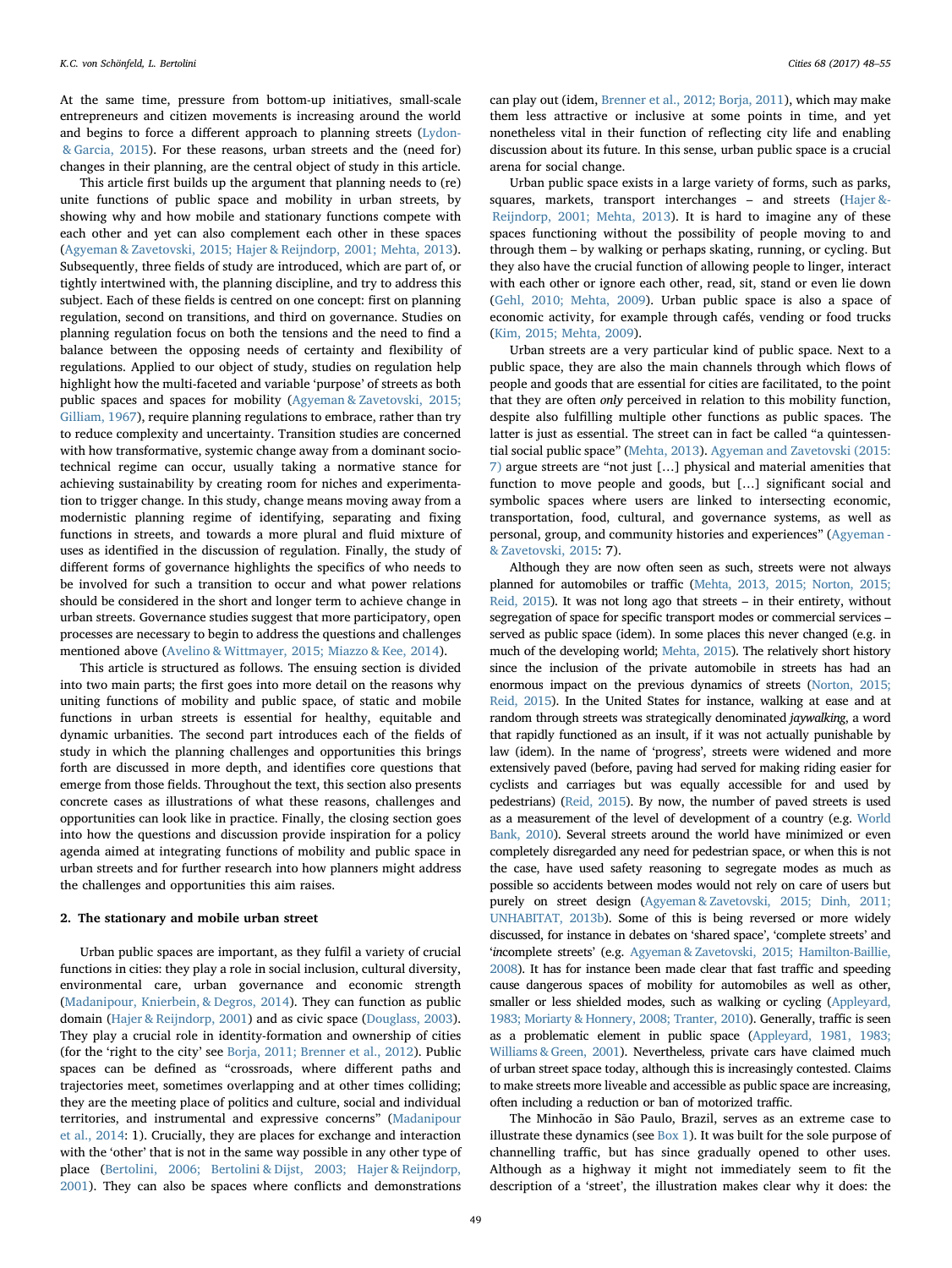<span id="page-2-0"></span>Minhocão, São Paulo, Brazil



Photo: Gabriel Cabral

The Via Elevada Presidente Artur da Costa e Silva in São Paulo is called Minhocão by the city's inhabitants due to its worm-like winding form through the city centre. It is an elevated highway, reserved for cars from Monday through Friday from 6 am to 9 pm, but closed for cars and open for any non-motorized access from 9 pm to 6 am on week days, on Saturdays from 3 pm, and all of Sunday.

This space emerged almost as an 'accident': the highway was planned originally purely for car-use. However, it quickly became clear that it was necessary to close it for motorized vehicles at certain times, because it was built so close to housing. This has been going on since the 1970s and gradually the area has become a form of public space during car-free hours. Residents of the surrounding neighbourhoods as well as some coming from all over the city, use the space for walking, cycling, picnicking, selling home-made foods, reading a book, skating, walking their dogs, and more. People of all ages can be found here, especially on Sundays with good weather.

As the city tries to improve its image in terms of sustainable and equitable action, a more permanent solution for the space is being sought. Some argue it should be torn down, others are fighting to keep it as a High-Line-like park. With time the dynamics of the space and surrounding area are bound to change, but the experimental character of its use so far has marked the city and the spaces' users already. [\(432, 2015; minhocao.org, 2017\)](#page-6-4)

variety of uses that almost instantaneously and without any planning emerge when no motorized vehicles move through this space make it a particularly inclusive space uniting functions of non-motorized mobility and public space. By always returning to functioning as a highway during certain times of the week, the space always remains free enough of street furniture and accessories that mobility such as by bicycle or skateboard remains possible at least on one side of the street. The other side sometimes holds market stands or an improvised football field. The space is continuously negotiated, but also inclusive by being accessible and used by groups from all over the city. This also gives it a special relation to the city ownership aspect of public space. The Minhocão poignantly shows the always present latent demand for the use of urban streets for more than (motorized) traffic.

The question that both the literature and the illustration highlight is what kind of space streets are, and what functions they (should) fulfil as such. Based on different strands of literature on public space, mobility and streets, we contend that urban streets should be reconceptualised and planned as places for both mobility and public space, enabling movement by different transport modes as well as interaction, lingering, demonstrating, picnicking, and more – in short, urban streets should "balanc[e] mobilities and immobilities" [\(Nikolaeva, 2012:](#page-7-18) 546; see also [Bertolini, 2000, 2006](#page-7-19) and [Bertolini & Dijst, 2003](#page-7-20)). They should allow for diversity in general: of transport modes, of uses, of people accessing the space (idem). Although we take a normative stance here, the specific way in which this would unfold in any particular context will vary. Identifying the specifics is, in fact, at the heart of the challenge, as well as the opportunity. Therefore, the foundational question we need to ask when planning urban streets is: how can planning enable conditions for urban streets to allow people and goods to move through the city but also for people to linger and interact and provide liveable environments? The remainder of this section reflects on how different academic discussions might help further articulate this question and at

the same time shape the search for answers. First, the field of study that addresses planning regulations shows how planners struggle to find consensus about how much needs to be fixed, and what, conversely, the role of disruption and experimentation should be. Next, transition theories show how change towards a more flexible planning of urban streets could be achieved. Finally, the field of governance shows who might need to be involved to make this possible.

#### 2.1. Planning regulation: balancing certainty and flexibility

Planning is in many ways studied, perceived and implemented as if it were a rather linear process ([Salet, Bertolini, & Giezen, 2012](#page-7-21)). For instance, a demand might be identified, a solution thought through and that solution implemented – a process that sounds sensible if it were not for the long period of time it takes and the little amount of flexibility it leaves for the result of the plan to adapt to new, and largely unpredictable circumstances (idem). In order to give certainty to developers and users of space, planning tends to fix rules and regulations and segregate functions of spaces for specific purposes, and with an indefinite time horizon (idem; [Gilliam, 1967; Savini, Salet, & Majoor,](#page-7-22) [2014\)](#page-7-22). However, these practices are increasingly debated as problematic even within planning, with many arguing that (more) flexibility is necessary (idem; [Bertolini, 2007](#page-7-23)). Studies of various time periods show that strongly predetermined, single-purpose planning often does not work out as intended, or that its intended effect is so focused on a single aspect that detrimental liveability and environmental side-effects tend to emerge alongside such projects ([Gilliam, 1967; Jacobs, 1961;](#page-7-22) [Savini et al., 2014\)](#page-7-22).

However, embracing complexity and uncertainty – and flexibility in view of this – is an often-ignored practice in urban planning despite its importance [\(Bertolini, 2007; Salet et al., 2012; Savini et al., 2014](#page-7-23)). [Salet](#page-7-21) [et al. \(2012\)](#page-7-21) show how complexity and uncertainty can, instead, be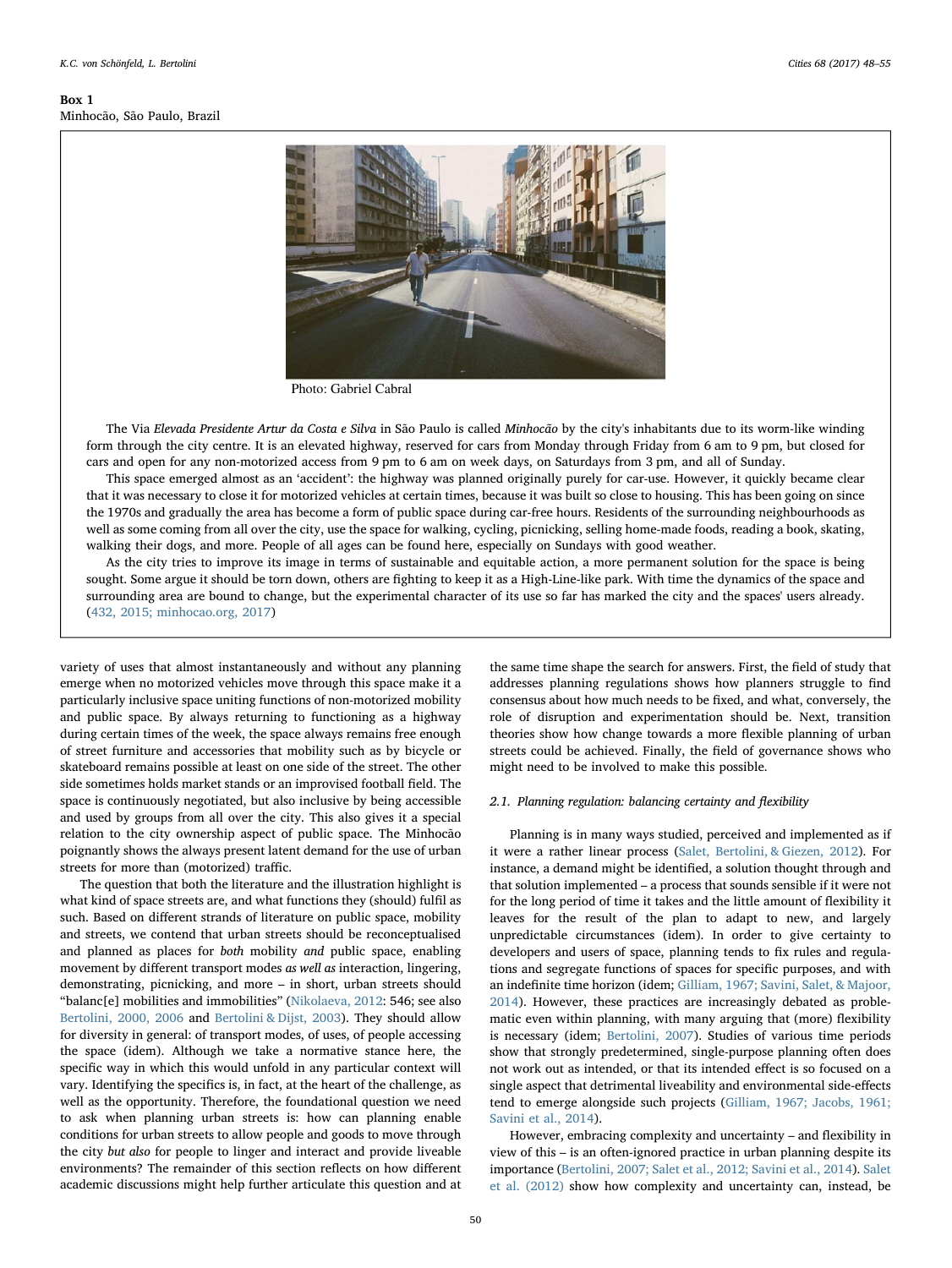<span id="page-3-0"></span>Parklets, San Francisco, USA



Photo: http://curatingcities.org/about-us/

Parklets emerged in San Francisco in 2010 as a small-scale business idea, but open to the public and supported by the city government (originally linked to the arts collective Rebar and Gehl Architects, who began with Park(ing) day). Parklets take up temporarily one or a few parking spaces, in San Francisco often in front of businesses, which are levelled to the sidewalk by moveable wooden stages, and topped with plants, seats, cycle parking and more, depending on the choices made by those placing it. Parklets may attract customers for businesses, but they are also usually open for non-commercial uses.

Parklets have proven a fruitful experiment, attracting various users and consumers, while remaining surprisingly unproblematic in terms of the parking space no longer available for private cars. Thus, the Parklet turned into a city-wide initiative. About 50 Parklets exist in San Francisco. Around the world, other cities such as Mexico City, Auckland, Chicago and São Paulo have also set up Parklets, sometimes with slightly different governmental rules.

Since the Parklet itself moves on wheels, the project has proven relatively easy to implement with the argument that if it does prove too problematic it can be removed. The costs can be (very) high, but businesses usually profit more than they pay, while city governments are seeing the larger benefits. ([Martin, 2015; Merker, 2015](#page-7-27); [www.peoplepoweredmovement.org\)](http://www.peoplepoweredmovement.org)

seen as assets in mega-infrastructure projects, especially in terms of learning how to better fit projects to the complex characteristics of the context. Similarly, [Bertolini \(2007\)](#page-7-23) investigates how more exploratory planning is necessary to deal with uncertainty and unpredictability influencing planning outcomes. At the other extreme of a linear characterization of the planning process, crises and disruptions have been shown as especially fruitful for opening windows of opportunity for change ([Bratzel, 1999; Marsden & Docherty, 2013](#page-7-24)).

In less abstract terms, enabling more flexibility would allow public spaces in general and urban streets in particular to better accommodate the various and changing roles that we have suggested they should. There are roles specific to the use of streets and public space, which can vary greatly. They can be categorized as stationary and mobile, or active or passive, and as accommodating necessary activities, optional activities and/or social activities ([de Vasconcellos, 2004; Gehl, 2010](#page-7-25)). For instance, active users of streets are moving, at different paces and either with or without the aid of vehicles such as cars or bicycles. On the other hand, and simultaneously, other users of the same street may be standing, shopping, sitting on a bench, or playing with children (idem). The mix will vary depending on the time of day, week, and year ([Bertolini & Dijst, 2003\)](#page-7-20). As [Nikolaeva \(2012: 551, citing Asher, 2003\)](#page-7-18) writes: "the agenda for policy-makers and architects who want to create high quality public spaces of mobility includes the challenge 'to reconcile those near-opposites that constitute the richness of cities: hurry and dawdling, efficiency and unhurriedness, functionality and superfluity, the planned and the unexpected.'" When allowing for more flexibility, it is important not only to consider a single type of variety of roles either – for instance considering only a variety of transport modes (such as in 'complete streets' planning) or even only a variety of generic

mobility and public space roles such as described above [\(Agyeman-](#page-6-0) [& Zavetovski, 2015\)](#page-6-0). The question of who gets to use the space, and under what conditions is also important. In addition, to be socially sustainable and create liveable streets in an inclusive way, questions of access and use also need to be asked in relation to gender and ethnic identities for example (idem).

An important strategy to find out what embracing complexity and uncertainty means in specific contexts is experimentation. Jane [Jacobs](#page-7-3) [\(1961: 6\)](#page-7-3) was early in observing that "cities are an immense laboratory of trial and error, failure and success, in city building and city design." Experiments deal with complexity and uncertainty without trying to control them (too) much, and by emphasizing learning from the process ([Evans, Karvonen, & Raven, 2016; Frantzeaskaki, Bach, Holscher,-](#page-7-26) [& Avelino, 2015; Sengers, 2016\)](#page-7-26). They can thus use trial and error, failure and success – in Jacobs' words – to explore possibilities for accommodating diverse and changeable uses in urban streets.

In order to illustrate this point, [Box](#page-3-0) 2 presents the example of Parklets in San Francisco, an initiative playing with flexibility and experimentation in planning. It embraces flexibility by not only showing alternative uses of parking lots along streets, but also keeping the option open to temporarily remove the Parklet if this should be necessary or preferred. It can adapt to different demands and wishes very quickly, and can be given shape in a variety of ways depending on the choices of those setting it up and using it.

The key questions that these discussions on regulation, flexibility and experimentation raise for planning urban streets are the following: what kind of planning regulation is necessary in urban streets if they want to allow for more flexibility? What kind of experimentation could generate more mixed and changeable urban street uses?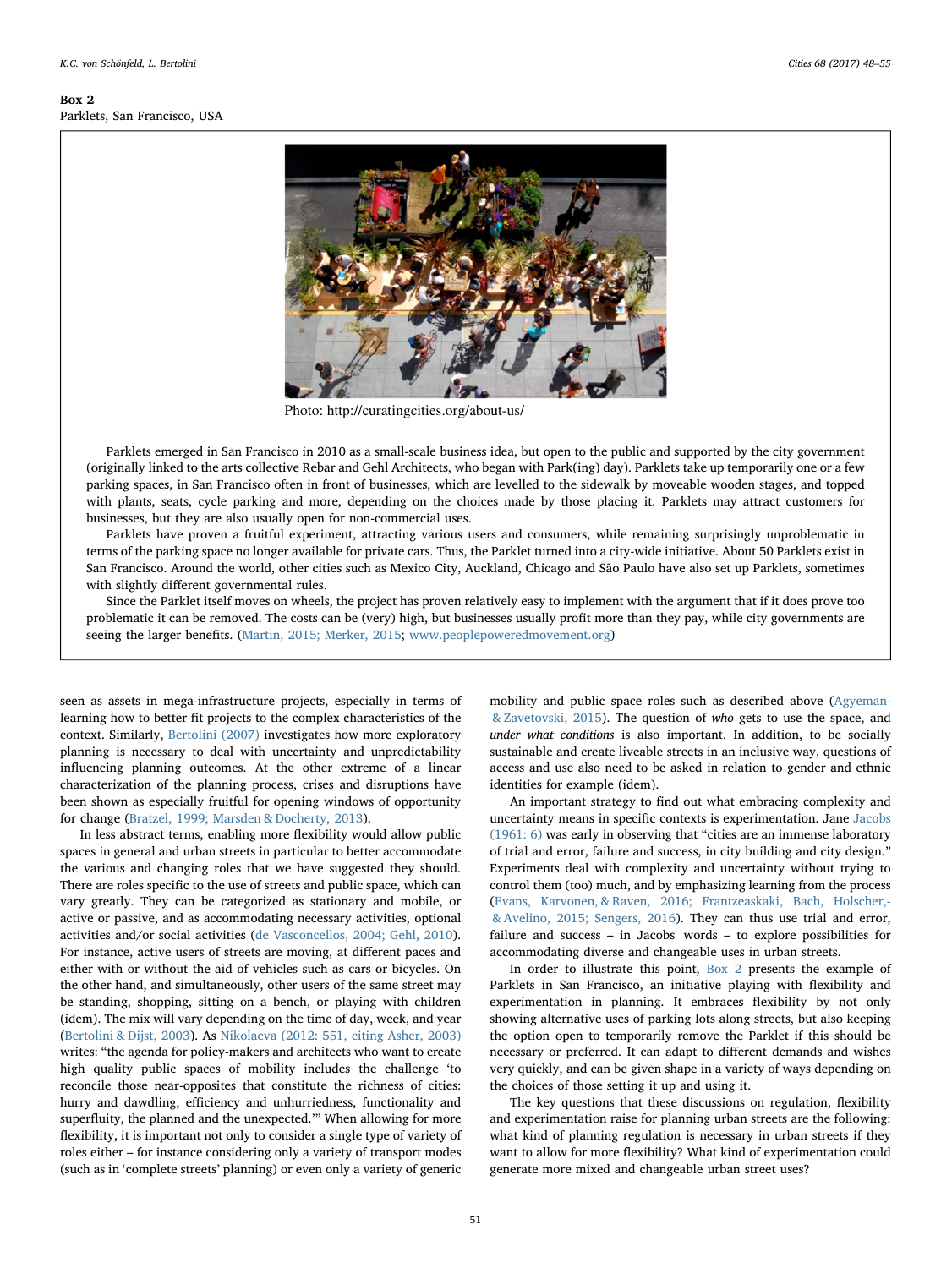<span id="page-4-0"></span>Leefstraat, Ghent, Belgium



Photo: courtesy of Leefstraat.be

The 'Leefstraat' (Living Street) in Ghent emerged as an initiative by the 'creative laboratory' Lab van Troje in Ghent, aiming to make their city more sustainable and liveable. Ghent's inhabitants can approach the lab or the city about the project for their own streets and work together with the lab and several city administrations to design and implement a temporary alternative use of their street, involving reduced car use. The first street design was implemented in 2013.

The design is temporary – usually 1–3 months and relatively easy to remove. The aim is to make the city's inhabitants less dependent on cars, by giving them positive experiences with other modes, such as cycling. Parking spaces are usually completely removed from the participating street, creating more space for plants and street furniture. The programme for each street is then decided based on the ideas of its inhabitants, who are helped with design and practicalities by the other participating organizations.

The idea behind this temporary change in the use of streets is to learn about how well such use of space works, and how many people want it and use it. It shows what the impact for instance on traffic and parking facilities is in the surrounding areas once one street is shut down for both. All this with the option of turning back if problems arise – or inspire more long-term plans in case it functions and is perceived positively. (leefstraat.be; [www.labvantroje.be\)](http://www.labvantroje.be)

### 2.2. Transitions: triggering transformative change through experimentation

Socio-technical transitions theory attempts to find and explain (potential for) transformative and long-term societal and technological change (see for a comprehensive overview of transitions theory [Frantzeaskaki et al., 2015](#page-7-28) and [Schwanen, Banister, & Anable, 2011](#page-7-29)). Transitions are "fundamental shifts in structures, cultures and practices in a societal (sub-) system" ([Roorda et al., 2014](#page-7-30): 46). Key concepts are socio-technical regimes, which "[impose] a logic and direction for incremental socio-technical change along established pathways of development," and socio-technical niches, which provide space for radical innovation [\(Markard, Raven, & Tru](#page-7-31)ffer, 2012: 957). Both regimes and niches are embedded within an exogenous socio-technical landscape, a third key concept, which includes broader economic, environmental and political trends, demographic tendencies and lifestyle changes [\(Switzer, Bertolini, & Grin, 2013](#page-7-32)). Different types of transitions usually have specific normative goals, such as environmental or social sustainability [\(Sengers, 2016\)](#page-7-33).

When studying transitions, niches are often seen as the driving force behind innovations that bring about change (e.g. [Geels, 2011;](#page-7-34) [Schwanen et al., 2011](#page-7-34)). However, more often than not, niches are found to have a limited influence and be incapable of changing or replacing existing regimes (idem, [Smith, 2007](#page-7-35)). Research increasingly shows how particular combinations and translations between niches and regimes and influences from landscape factors can also further change (e.g. [Bratzel, 1999; Geels, 2011; Mäkinen, Kinimaa, & -](#page-7-24) [Helminen, 2015; Roorda et al., 2014; Schwanen et al., 2011; Smith,](#page-7-24) [2007; Smith & Raven, 2012; von Schönfeld, 2015](#page-7-24)). At the same time, incremental change through regimes alone seems too slow and/or marginal to achieve a sufficient and rapid enough change (idem).

[Mäkinen et al. \(2015\)](#page-7-36) use the concepts of path dependency, path destabilization, and path creation to explain the difficulty of bringing about transitions and the necessity for policy to at the same time disrupt existing regimes and stimulate the exploration of alternatives. Several authors have turned to the study of experiments and disruptions that function through and affect both niches and regimes and require their cooperation ([Evans et al., 2016; Frantzeaskaki et al., 2015; Marsden-](#page-7-26) [& Docherty, 2013; Roorda et al., 2014; Sengers, 2016](#page-7-26)). Experiments provide a kind of tool or step in the process of enabling a transition, while leaving the exact outcome very open [\(Sengers, 2016\)](#page-7-33). Transition studies are thus also linked in relevant ways to flexible planning: a more flexible, experimental approach to planning might indeed facilitate a transition. However, beyond providing good reason to experiment with flexibility, transition studies also show potential ways in which such an experiment might become normalised.

[Box 3](#page-4-0) describes an approach to trigger a transition to more liveable streets. It explicitly, albeit temporarily, embraces the variety of street roles that inhabitants would like to see, and allocates a large amount of street space to options for lingering, while at the same time stimulating alternative, sustainable forms of mobility. In this way, active as well as passive roles are encouraged, replacing a space that was originally planned with the single purpose of allowing motorized vehicles to move through the road space, perhaps also the occasional cyclist and pedestrian to move – but not linger. By adopting a temporary but attractive and community-linked approach, a latent demand is tapped into and shown to authorities and citizens who can encourage the movement to become part of the regime, a normal part of urban life.

The discussion on transitions shows ways in which normative, radical goals such as more mixed and changeable urban street uses can be moved forward in an incremental, explorative way in order to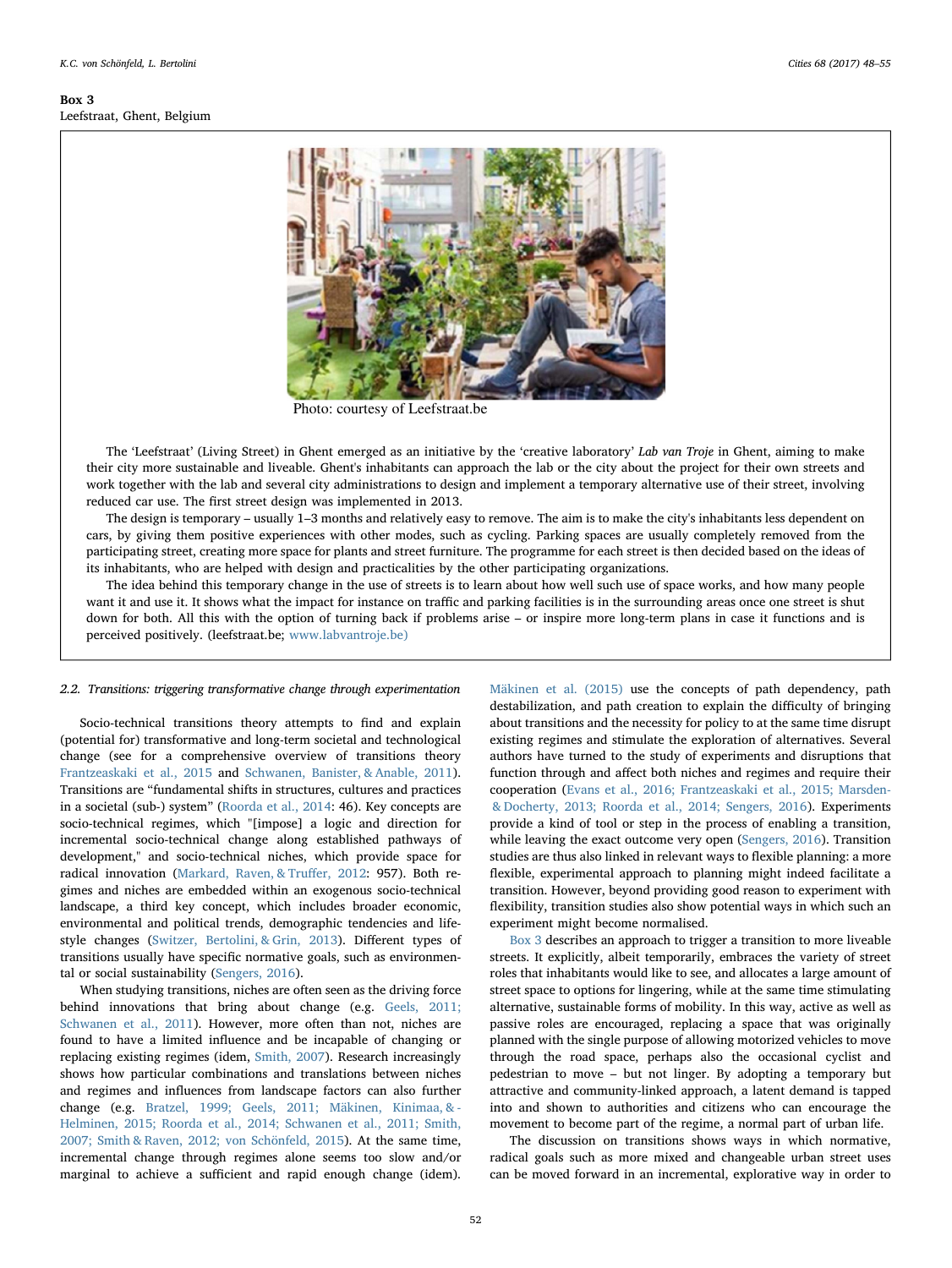<span id="page-5-0"></span>Occupy Central - Highway Occupation, Hong Kong 2014



Photo: Luca Bertolini 2014

Occupy Central, also called the Umbrella Movement, was a movement emerging in September 2014 in Hong Kong as a response to election ruling disagreements between Hong Kong inhabitants and the Chinese government. Throughout the development of the protests, streets and a central highway were occupied, as the photo above shows. Although this highway was normally intensely used and it is unlikely any such big and central road would ever be closed under normal circumstances, the impact on traffic was surprisingly easily taken care of.

What emerged in the space instead was particularly creative and an outlet for critical thought. While images of violent encounters between protesters and the police were the main aspects broadcast about the space, this was not how the space felt and functioned most of the time. Instead, the occupied highway "previously filled with traffic, noise, air pollution, and human frenzy were now full of people quietly doing things or interacting with each other and passers-by" [\(Bertolini, 2015](#page-7-38): 2). Basic facilities were provided in the space by users themselves, but also public libraries, study corners, places for worship and art could be found. It became a physical space necessary to allow for the expression of critical thinking and creativity that previously seemed lacking in Hong Kong. Taking away space from cars, in this case, created much-needed space for other outdoor uses, and showed that the necessary mobility function of the road could be fulfilled by other roads or other modes. [\(Bertolini, 2015; Rossen, 2014\)](#page-7-38)

cope with deep-seated regime resistance to change. The study of different levels of influence for change (niche, regime, landscape) and transition-oriented planning may provide avenues for answering questions highlighted in the preceding sections. But this field of study also adds a new question for the planning of urban streets: how can we move from experiments with more mixed and changeable urban street uses to regime change? How can we learn from both failure and successes of experiments in this respect?

### 2.3. Governance: linking actors and resources

Governance is a mode of decision-making, in planning and more generally, in which multiple actors are involved, in addition to official government bodies. Within and beyond transition theory and management, governance is considered important in making a deeply rooted transition possible ([Avelino & Wittmayer, 2015; Grin, 2010\)](#page-6-1). There are several governance challenges to socio-technical transitions, such as for example "mobilizing the required resources and long-term financial and political commitments needed to address a societal challenge" [\(Sengers,](#page-7-33) [2016:](#page-7-33) 194) and including a variety of stakeholders and actors (idem: 193–195). Often, governance takes the shape of participation, where different stakeholders are involved in decision-making processes, usually through specific moments at which platforms for discussion and dissemination across actors are opened. Governance may also manifest itself as other forms of cooperation between governmental initiatives, relatively large market initiatives and community, activist or small entrepreneurial initiatives (see [Avelino & Wittmayer, 2015;](#page-6-1) [Miazzo & Kee, 2014; van den Dool, Hendriks, & Schaap, 2015\)](#page-6-1). Among several planners, participatory processes of planning have become imperative, though the form this takes is not always implemented as well as first envisioned and needs to be treated with caution and

reflection [\(Beebeejaun, 2016; Birnbaum, 2015; Savini et al., 2014](#page-6-5)). While studied extensively, many arguments on what participation and governance in transitions entail – beyond a formal intention to include stakeholders beyond government – are not yet resolved, including the question what the role of government policy can and/or should be in fostering niche development ([Sengers, 2016:](#page-7-33)195). Notwithstanding these varied interpretations, however, the involvement of a variety of actors rather than decision-making by government or politics alone seems to be an important element in enabling deeply-rooted transitions (see [Avelino & Wittmayer, 2015; Geels, 2011; Miazzo & Kee, 2014; Pel,](#page-6-1) [2015; Rosa, 2011; Rydin, 2010; von Schönfeld, 2015\)](#page-6-1).

Governance, then, aims to include the insights of a variety of actors, just as the idea of relatively flexible regulations proposed above also suggests. Governance is a mode of planning that would allow a more varied and inclusive decision-making process about who can use a space, which regulations are still necessary and which should be let go. Governance also encourages the involvement of 'agents of change' ([Roorda et al., 2014\)](#page-7-30), who might propose niche ideas or experimentations that divert from the current regime. This gives high importance to the translation of ideas, struggles, compromises and knowledge between different actors, and the consequences that different interpretations might have [\(Nikolaeva, 2012; Pel, 2015; Smith, 2007\)](#page-7-18). It also highlights the importance of collaboration, and the acknowledgement rather than complete rejection of more traditional government. Attempts to integrate a variety of (translated) ideas and niches within (new) regimes can then lead to the incorporation of niche novelties into larger or even mainstream politics, discourses and actions – [Pel \(2015\)](#page-7-37) calls this 'capture'. Capture tends to result in changes to the original niche idea, which can lead to a wider dissemination of the core idea – thus arguably a positive effect [\(Pel, 2015](#page-7-37)). On the other hand, capture can also result in 'hypocritical transitions', which keep objectives vague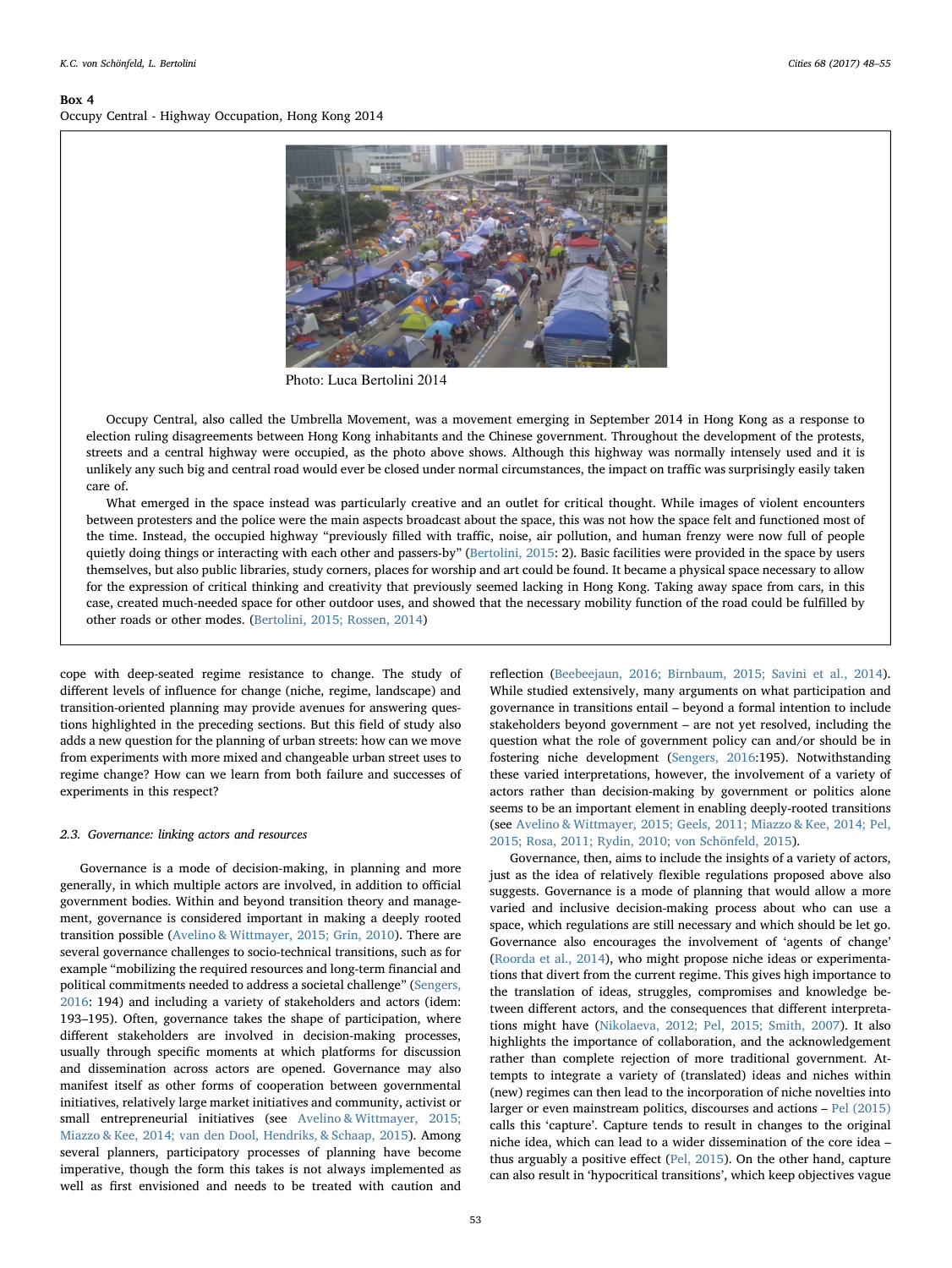and state certain aims while pursuing them unrealistically within unchanged existing frameworks [\(Vogel, 2015\)](#page-7-39).

As these scenario's make apparent, governance is closely intertwined with power politics, where the ability for a transition towards a more mixed and open use of urban streets may depend on how and with which force different actors encourage their initiatives. [Avelino and](#page-6-1) [Wittmayer \(2015\)](#page-6-1) show how different political, economic and individual roles can affect such processes. For the purpose of this paper it is also important to acknowledge that there are also roles specific to the use of urban streets. Recognizing the importance of acknowledging all the different roles and yet also the overwhelming complexity of even attempting to do so, points again to the necessity of flexibility and experimentation in planning – both in the process of planning and decision-making as well as in changing outcomes with more ease than is currently and traditionally the case [\(Bertolini, 2007; Salet et al., 2012;](#page-7-23) [Savini et al., 2014](#page-7-23)). While some level of control might be necessary and desirable, it is also helpful and effective if self-organisation of citizens and relatively high levels of planning flexibility and experimentation are allowed or even encouraged [\(Savini et al., 2014\)](#page-7-40).

[Box 4](#page-5-0) shows an unplanned, disruptive use of street space in Hong Kong in 2014, when protesters of the 'umbrella-movement' occupied a highway (among other locations) for more than two months to demand more democracy. The protest did not intend to make the occupation of the highway permanent, nor did it have an explicit goal to influence stationary or mobile uses of the highway. Those occupying the street were outsiders to any form of planning process. However, the occupation revealed – perhaps inadvertently – how flexibly cities can indeed react to change, and that the closure of such a street need not result in overall (traffic) chaos. It also showed that embracing the complexity and uncertainty that these protests brought with them could result in a diverse, inclusive use of space up to then solely reserved for fast motorized traffic. Furthermore, it showed how achieving mixed, spontaneous and flexible uses of an urban street will likely require the inclusion of a wide variety of actors in the governance of the space, and in its use, reaching far beyond the obvious.

The questions that this debate raises for the planning of urban streets are about who should be involved in decision-making, when and where, and what level of control and flexibility in the involvement of actors would be necessary and desirable in the creation and management of mobility and pubic space in cities. From the above it seems essential that those deciding on the use of the space should be as varied and changing as the uses and users of the space itself. In the same vein, another important question that must be asked is: for whom is a space designed and implemented when more open and flexible uses of urban streets are aimed at?

### 3. Discussion & conclusion

Based on recent and current debates, this article has identified one pressing, overarching question for the planning of urban streets: how can planning enable conditions for urban streets to allow people and goods to move through the city but also for people to linger and interact and provide liveable environments? Looking for ways to further articulate this question, and at the same time shape the search for answers, we explored three fields of study: planning regulation, transitions, and governance. This journey resulted in three more specific, agenda-setting questions:

- What kind of planning regulation is necessary in urban streets if they want to allow for more flexibility? What kind of experimentation could generate more mixed and changeable urban street uses?
- How can we move from experiments with more mixed and changeable urban street uses to regime change? How can we learn from both failure and successes of experiments in this respect?
- Who should be involved in decision-making, when and where, and what level of control and flexibility in the involvement of actors

would be necessary and desirable? Related to this, for whom should a space be designed and implemented when more open and flexible uses of urban streets are aimed at?

Taken together, these questions identify and articulate the challenges and opportunities of planning urban streets. To illustrate both these questions and, possibly, emergent ways of answering them, four cases have been introduced: the Minhocão in São Paulo, Parklets in San Francisco, the Leefstraat in Ghent and Occupy Central in Hong Kong. Each of them was discussed shortly in relation to one particular concept or topic, but each of them also holds aspects that would exemplify any of the other fields of discussion. The diversity in the locations, contexts and characteristics of the spaces shows the varied ways in which the questions above can be addressed. There is no blue-print. While more traditional streets as we know them today may also seek to answer the above questions in their own way, we deliberately chose extreme examples that better show the underlying dynamics, and the challenges and opportunities these present planners with.

The unconventional character of our examples highlights with particular strength the various tensions in possible answers to the above questions. Each of the examples addresses the challenge of uniting functions of moving through the city as well as lingering and interacting between users. All of them provide more inclusive spaces in which different 'others' may meet, but sometimes also highlight tensions that this can create. Struggles to redefine or claim these spaces also relate to challenges of keeping such new spaces inclusive despite pressure and claims from specific groups or financial incentives generated by this very use (making these and surrounding spaces potentially more expensive). The opportunities the presented streets create are not necessarily that the challenges will be overcome, but that the challenges are highlighted and constantly renegotiated based on current needs and desires of users. The flexibility of these spaces (as yet more emergent than planned) allows for this, and that may be a key element in making them possible. Further research needs to explore this in more depth and more breadth (how to more deliberately plan for such flexibility? What are the limits to flexibility?). Nevertheless, the discussion so far already hints that all questions are interlinked and one of them can only with difficulty, if at all, be addressed without also considering the others.

Further research should explore the questions raised here in more depth, and study how they relate, and how experimental spaces in urban streets epitomize these questions and the search for answers. The cases shortly explored above, as well as others, can provide the laboratories or 'natural experiments' in which to explore the questions further, in research but also in policy-making and experimental practices.

#### Acknowledgements

This work was supported by the Urban Planning Group, University of Amsterdam. Kim Carlotta von Schönfeld's contribution was made possible by a seed grant from the Urban Planning program group and an Aspasia fellowship at the Department of Human Geography, Planning and International Development Studies of the University of Amsterdam.

### References

- <span id="page-6-4"></span>432 (2015). Minhocão para todos – SP For a de Foco. Vimeo. Online at [https://vimeo.com/](https://vimeo.com/140231933) [140231933](https://vimeo.com/140231933) (Accessed 18.1.2016) .
- <span id="page-6-0"></span>Agyeman, J., & Zavetovski, S. (2015). [Incomplete streets: Processes, practices, and](http://refhub.elsevier.com/S0264-2751(16)30203-7/rf0010) possibilities[. Oxon: Routledge.](http://refhub.elsevier.com/S0264-2751(16)30203-7/rf0010)
- <span id="page-6-3"></span>Appleyard, D. (1981). Livable streets[. Berkeley: University of California Press](http://refhub.elsevier.com/S0264-2751(16)30203-7/rf0015).
- <span id="page-6-2"></span>[Appleyard, D. \(1983\). Streets can kill cities: Third world beware.](http://refhub.elsevier.com/S0264-2751(16)30203-7/rf0020) Habitat International, 7[\(3/4\), 111](http://refhub.elsevier.com/S0264-2751(16)30203-7/rf0020)–122.
- <span id="page-6-1"></span>Avelino, F., & Wittmayer, J. M. (2015). Shifting power relations in sustainability transitions: A multi-actor perspective. Journal of Environmental Policy and Planning. [http://dx.doi.org/10.1080/1523908X.2015.1112259.](http://dx.doi.org/10.1080/1523908X.2015.1112259)
- <span id="page-6-5"></span>[Beebeejaun, Y. \(Ed.\), \(2016\).](http://refhub.elsevier.com/S0264-2751(16)30203-7/rf0030) The participatory city. Germany: JOVIS Verlag.